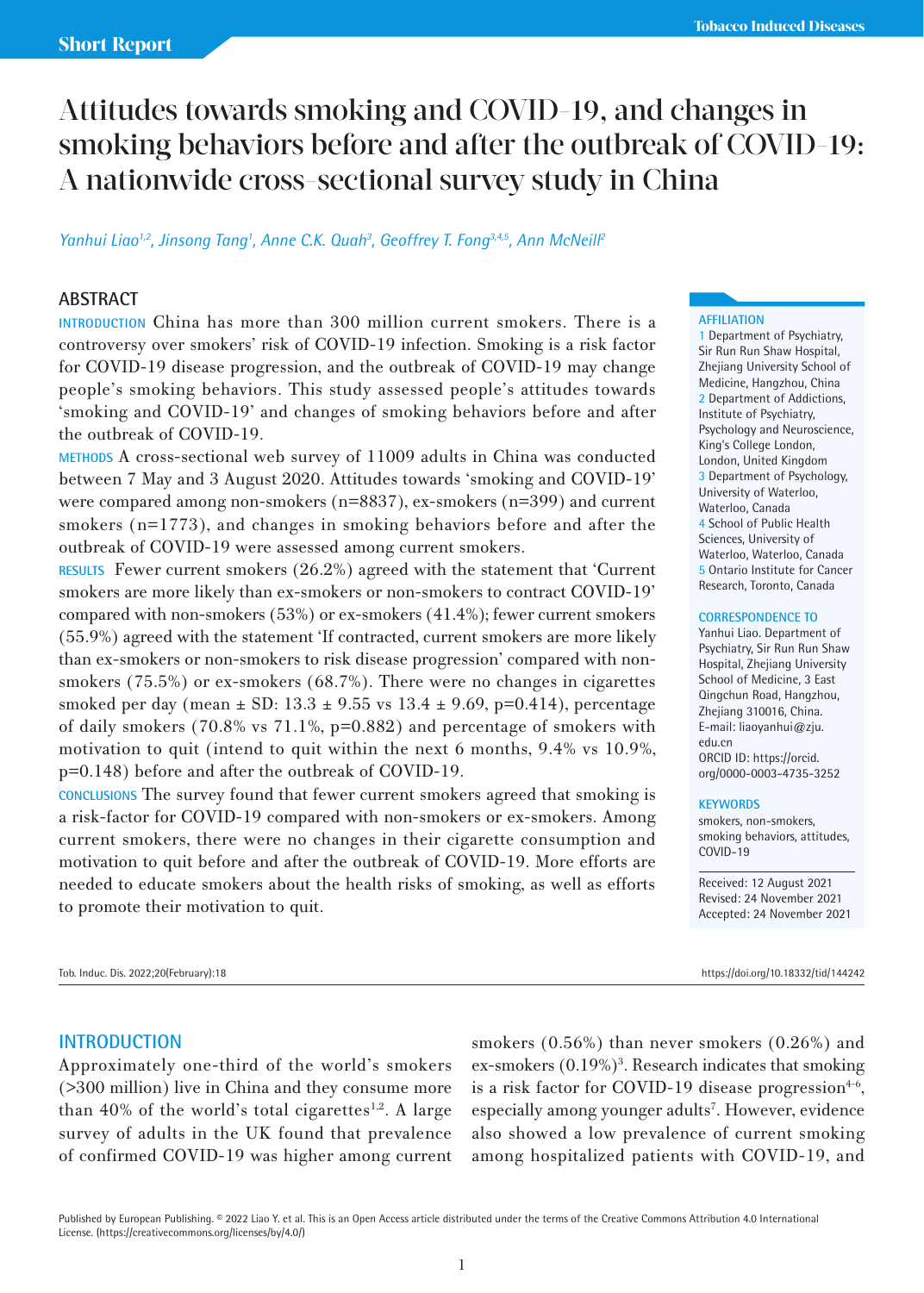current smokers were more likely to have an adverse outcome compared with non-current smokers but less likely compared with ex-smokers<sup>8</sup>.

The outbreak of COVID-19 may change people's smoking behaviors. A survey study in England examined the changes in smoking behaviors following the COVID-19 lockdown and found that smokers are more likely than before the lockdown to report trying to quit smoking, and rates of smoking cessation are higher<sup>9</sup>. However, these changes remain unknown among people from China.

The primary objective of this study is to assess the attitudes of current smokers, ex-smokers and non-smokers towards 'smoking and COVID-19' and changes of smoking behaviors among Chinese before and after the outbreak of COVID-19. Considering people received a great deal of information about COVID-19, as well as well-documented knowledge about the association between smoking and health risks, we hypothesized that most people would agree that smoking was a risk-factor for COVID-19; and that compared with before the outbreak of COVID-19, Chinese smokers might smoke fewer cigarettes per day and have stronger motivation to quit smoking at present.

#### **METHODS**

## **Participants and design**

The sample included 11009 participants from China. Participants were: aged  $\geq 18$  years; willing to participant, being able to read Chinese; and being able to complete an online survey.

All eligible participants were invited to complete sociodemographic information and attitudes towards 'smoking and COVID-19'.

The web survey was conducted from 7 May to 3 August 2020. Informed consent was obtained from each eligible participant before completing a 10–30 min demographic questionnaire and measures of addictive behaviors (data on other addictive behaviors were reported elsewhere<sup>10</sup>).

The web survey was performed using a professional online survey service Questionnaire Star (https:// www.wjx.cn), released nationwide through social media (such as WeChat, Weibo, QQ). A previous study has indicated the reliability and validity of online surveys for assessing smoking behaviors and thoughts<sup>11</sup>. The survey allowed only one response per phone or computer. Considering that respondents could share the same internet and same IP address with their families, this study did not limit the number of questionnaires from the same IP address. However, the data had no multiple entries with the same IP address.

#### **Participation**

This study did not involve patients. Participants were not involved in the design of the research. This study was in compliance with the principles included in the Declaration of Helsinki. The research protocol was approved by The Ethics Committee of Sir Run Run Shaw Hospital, an affiliate of Zhejiang University, Medical College (No. 2020-0505-33). Participants were informed about the purpose, assessments, potential risks and benefits of the study before consenting. Digital consent form was provided to each participant. At the bottom of the consent form, they could choose to 'agree to participate' or 'disagree to participant'. No personal information was collected, and all information from the data cannot be linked back to the participants.

#### **Measures**

Smoking status was based on the following definitions:

Current smokers – those who have smoked 100 cigarettes in their lifetime and currently smoke daily ('everyday' smoker) or on some days ('somedays' smoker);

Ex-smokers – those who have smoked at least 100 cigarettes in their lifetime but had quit smoking in the last 28 days at the time of the survey; and

Never smokers or non-smokers – those who had smoked less than 100 cigarettes in their lifetime, and currently not smoking.

Current smokers and ex-smokers completed questions about their smoking history and quitting information. Current smokers also completed questions about smoking behaviors (quantity and frequency) and motivation to quit before (one month before December 2019) and after the outbreak of COVID-19 (within one month of the survey period 7 May to 3 August 2020), as well as nicotine dependence (Fagerström test for nicotine dependence, FTND) at the time of the survey. Attitudes towards 'smoking and COVID-19' were asked by the following two questions: 'Are current smokers more likely than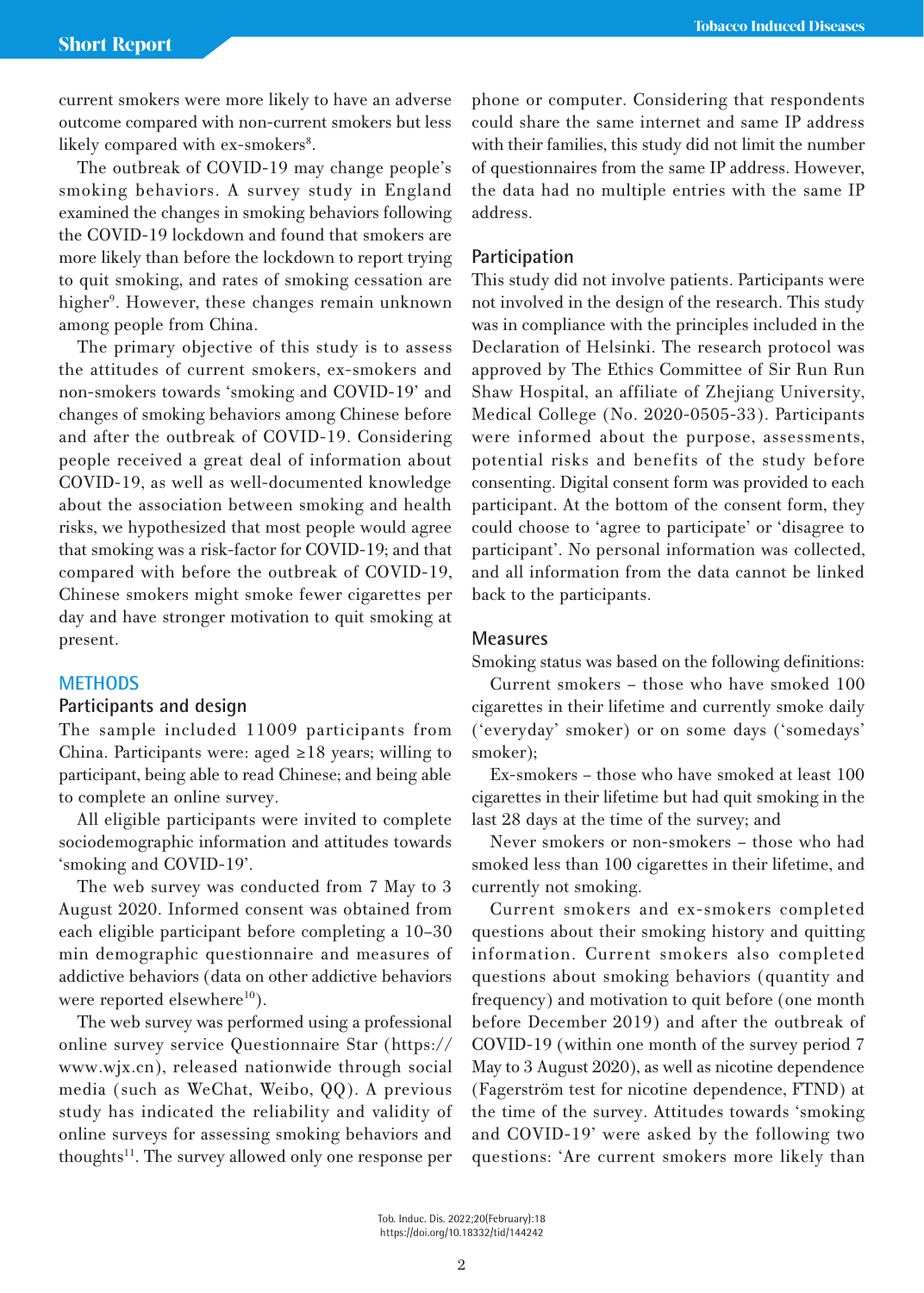ex-smokers or non-smokers to contract coronavirus disease 2019 (COVID-19)?' and 'If contracted, are current smokers more likely than ex-smokers or non-smokers to risk disease progression?'. Each question used a 5-point Likert scale: 'strongly agree', 'somewhat agree', 'neither agree nor disagree', 'somewhat disagree', and 'strongly disagree'.

## **Data analysis**

A user-specified Excel file was downloaded from the database. Statistical analysis was performed using SPSS (Version 22.0). Descriptive statistics, chisquared  $(\chi^2)$  test and dependent t-tests were applied to measure outcomes. Statistical significance was assumed for two-sided p<0.05.

## **RESULTS**

## **Sociodemographic information**

Among the 11009 participants, 42.8% were males, 55.2% were aged ≤34 years, 96.1% received tertiary education, 96.3% were employed, 59.5% were married, 94.9% were from urban areas, 80.3% were non-smokers, 16.1% were current smokers, 3.6% were ex-smokers, and 6.26% (n=136, among current smokers and ex-smokers) had made a quit attempt during the outbreak of COVID-19. The average age (mean  $\pm$  SD) was 34.9  $\pm$  10.13 in males and 32.3  $\pm$ 9.82 in females (p<0.001).

## **Sociodemographic information by gender**

Among males, 57.6% were non-smokers, 34.8% were current smokers, and 7.6% were ex-smokers; among females, 97.3% were non-smokers, 2.1% were current smokers, and 0.6% were ex-smokers.

# **Sociodemographic information by smoking status**

Non-smokers (n=8837) were 30.7% male, 59.2% aged ≤34 years, 93.3% received tertiary education, 96.6% were employed, 56.4% were married, and 94.7% were from urban areas. Current smokers (n=1773) were 92.5% male, 41.2% aged ≤34 years, 84.8% received tertiary education, 95.7% were employed, 70.4% were married, and 96% were from urban areas. Exsmokers (n=399) were 90.2% male, 28.1% aged ≤34 years, 83.2% received tertiary education, 91.7% were employed, 80.2% were married, and 96.5% were from urban areas.

#### **Attitudes towards 'smoking and COVID-19'**

Current smokers, ex-smokers and non-smokers agreeing ('strongly agree' and 'somewhat agree') that 'smoking is a risk-factor for COVID-19' are shown in Figure 1. Fewer current smokers (26.2%) agreed that smoking was a risk-factor for COVID-19 infection compared with non-smokers (53%) or ex-smokers (41.4%) (all p<0.001). Fewer current

Figure 1. Percentage of agreement to 'smoking is a risk-factor for COVID-19' among current smokers, exsmokers, and non-smokers



Q1: Are current smokers more likely than ex-smokers or non-smokers to contract COVID-19? Q2: If contracted, are current smokers more likely than ex-smokers or non-smokers to risk disease progression? \*\*\* p<0.001;\*\*p<0.01.

> Tob. Induc. Dis. 2022;20(February):18 https://doi.org/10.18332/tid/144242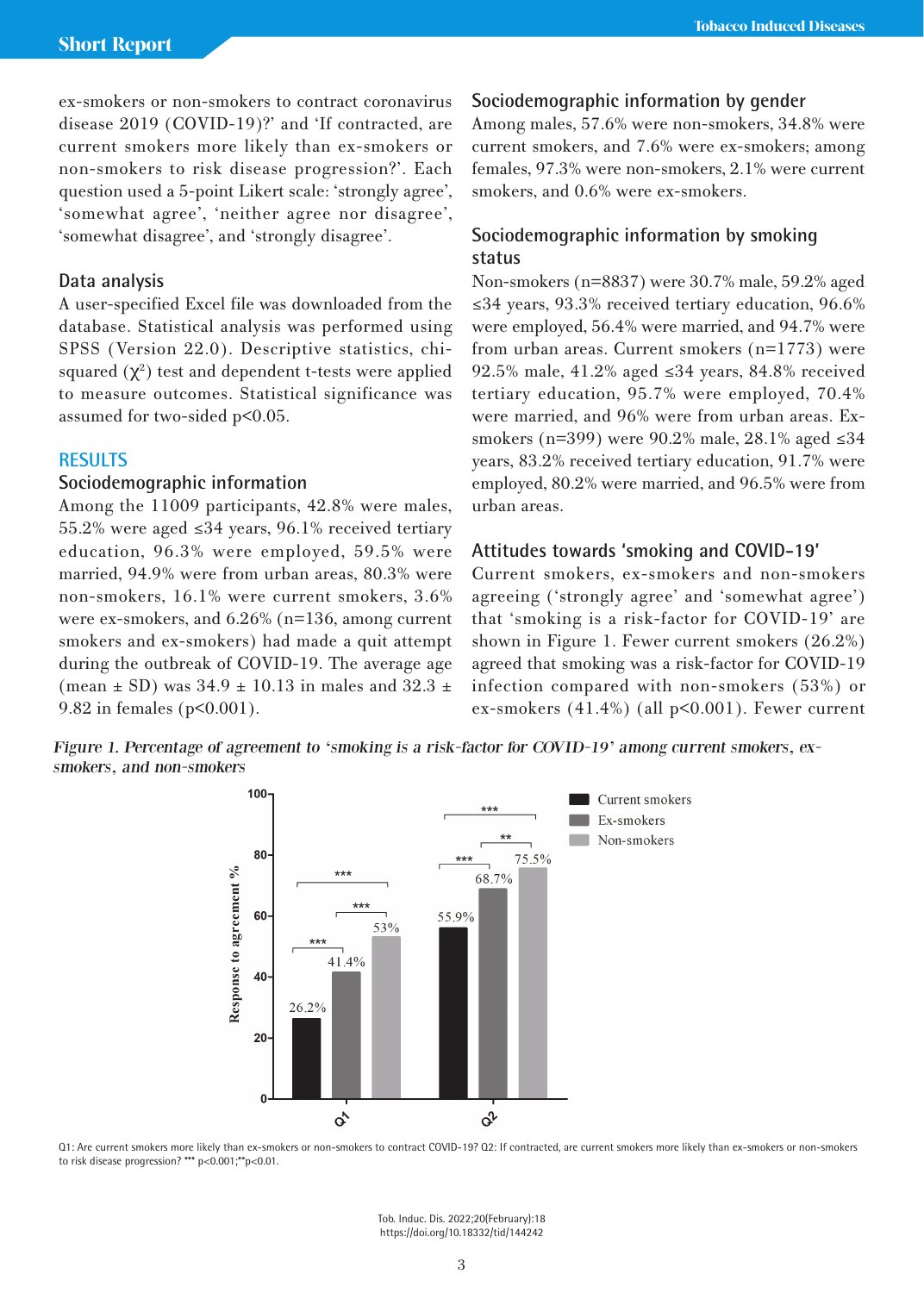smokers (55.9%) agreed that smoking was associated with worse outcomes of COVID-19 compared with non-smokers (75.7%) or ex-smokers (68.7%) (all p<0.001). Furthermore, fewer ex-smokers agreed that smoking was a risk-factor for COVID-19 infection (p<0.001), and that smoking was associated with worse outcomes of COVID-19 (p=0.002) compared with non-smokers.

# **Smoking behaviors before and after the outbreak of COVID-19**

Comparing the smoking behaviors of current smokers before and after the outbreak of COVID-19, there were no changes in cigarette consumption (number of cigarettes smoked per day  $13.3 \pm 9.55$  vs  $13.4 \pm 1.5$ 9.69, p=0.414), percentage of daily smokers (70.8% vs 71.1%, p=0.882) and percentage of smokers with motivation to quit (within the next 6 months, 9.4% vs 10.9%, p=0.148). Almost half of (45.2%) current smokers had no previous quit attempts, but 96% of ex-smokers had made multiple previous quit attempts. Nicotine dependence at the time of the survey was reported by current smokers as follow: 45.9% very low/no dependence (FTND score: <4), 43.3% low to medium dependence (FTND score: 4–6), and 10.8% high dependence (FTND score:  $>6$ ).

## **DISCUSSION**

Compared with non-smokers, fewer current smokers agreed that smoking was a risk-factor for COVID-19. The outbreak of COVID-19 did not change their cigarette comsumption and did not motivate them to quit smoking.

More than half of non-smokers agreed with the statement 'Current smokers are more likely than ex-smokers or non-smokers to contract coronavirus disease 2019 (COVID-19)', but only about a quarter of current smokers agreed with it. Even with evidence showing that smoking has been associated with COVID-19 disease progression<sup>5</sup>, only around half of current smokers agreed with the statement 'If contracted, current smokers are more likely than exsmokers or non-smokers to risk disease progression', which was significantly lower than that among nonsmokers, indicating the lack of knowledge about the harms of smoking among current smokers $^{12}$ .

This study also found there were no significant changes in smoking behaviors before and after the

outbreak of COVID-19. Smokers smoked almost the same amount of cigarettes per day, and about 70% were daily smokers. Furthermore, there were also no significant changes in motivation to quit, with very few (about 10%) current smokers considering quiting smoking within the next 6 months. However, research from England<sup>9</sup> and Hong Kong<sup>13</sup> found that the COVID-19 lockdown was associated with increased motivation to quit and cessation. Furthermore, a Dutch online survey found that smokers smoked less (14.1%) or more (18.9%) cigarettes due to the  $COVID-19$  pandemic<sup>14</sup>. Although no statistically significant differences were observed in motivation to quit before and after the outbreak of COVID-19, slightly more current smokers (1.5%) were motivated to quit after the outbreak of COVID-19. Promoting current smokers to quit can minimize the risks associated with the current coronavirus pandemic. Implementing stronger tobacco control policies in China during the outbreak of COVID-19 may greatly encourage smokers to quit.

### **Limitations**

The study had several limitations. First, the sample was not representative of the adult population of China. According to China's National Bureau of Statistics (http://www.stats.gov.cn/tjsj/ndsj/2020/ indexch.htm), 48.91% of the Chinese population are female, and urban population accounts for 60.6% of the total population and the prevalence of smoking in the current study is lower (16.1%) than that of the general population (26.6%) reported by The Global Adult Tobacco Survey (GATS) China 2018 (https:// www.tobaccofreekids.org/assets/global/pdfs/en/ GATS China 2018 FactSheet.pdf). Second, in addition to selection bias, recall bias would have occurred due to the retrospective nature of the study. Third, changes in smoking behavior were not examined among former smokers. Fourth, this survey assessed quit attemps during the outbreak of COVID-19, but did not assess whether current and ex-smokers had attempted to quit or stopped smoking due to COVID-19. If they had tried and failed in their quit attempts, then this could have impacted their attitudes. Fifth, data were collected relatively early in the pandemic, participants' attitudes and smoking behaviors may have changed since then.